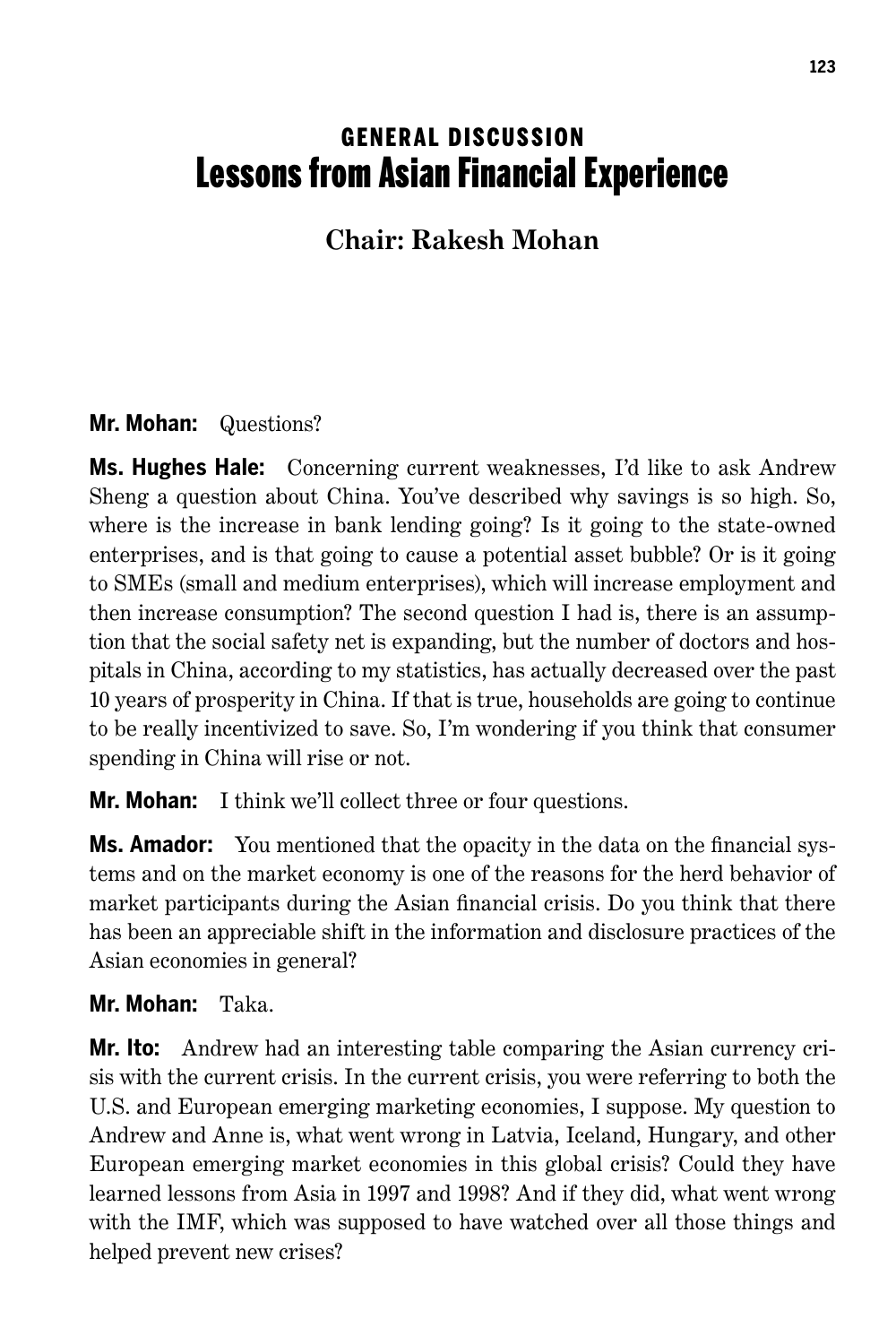**Mr. Hooper:** Question for Anne. I wonder if you would comment on whether the current consensus forecast for the global economy might be a little bit pessimistic. I think conventional wisdom has been influenced strongly by the seminal work of Reinhart and Rogoff, that financial crisis begets sluggish recoveries. But your findings suggest that maybe it's a little more nuanced, that perhaps one doesn't need to be quite so pessimistic in light of how aggressive the policy response has been this time. I was wondering if you might comment on that.

**Mr. Mohan:** If I can add to the first point on Chinese consumption and the relationship with social security. If anything, the condition of Indian social security is even worse than the Chinese social security situation. So why do Indian households consume more than the Chinese? Is improving social security a real solution for underconsumption by Chinese households?

## **Mr. Mohan:** Anne, you want to go first?

**Ms. Krueger:** I think what happened—in Korea, at least—was that the authorities lowered domestic interest rates before macroeconomic conditions really called for it. In a sense, of course, they didn't know what was happening and it was a policy mistake that led to this decision because private sector spending was not that weak, though the private sector subsequently responded to lower interest rates by increasing domestic borrowing. I don't disagree with the outcome, but I do think that the carry trade was there because of what happened on the domestic front.

The question on the Chinese social safety net I will leave to Andrew. Where does the bank credit go? It seems to me that the Chinese banks are simply the government's fiscal agent, and when they are told to put the money out there, that's what they do. And it goes into infrastructure or whatever else happens to be on the drawing board when the money goes. I don't think there's any mystery about it; it doesn't necessarily go directly to consumers. The saving, however, is coming predominantly from the corporate sector. It is not coming so much from the private sector as from retained earnings on the part of the enterprises. I think the Chinese government could affect policy there, as well as work on the social safety net.

The third question was about information provision in Asia. Clearly in Korea and Japan it is much, much better than it was. Of course, we never know what isn't there. My impression is that in Korea the authorities, if anything, bent over backward to the point that once or twice I have wondered whether telling all is always a good move. I would leave it to someone like Taka [Ito] to tell me whether the Japanese authorities are going that far or not.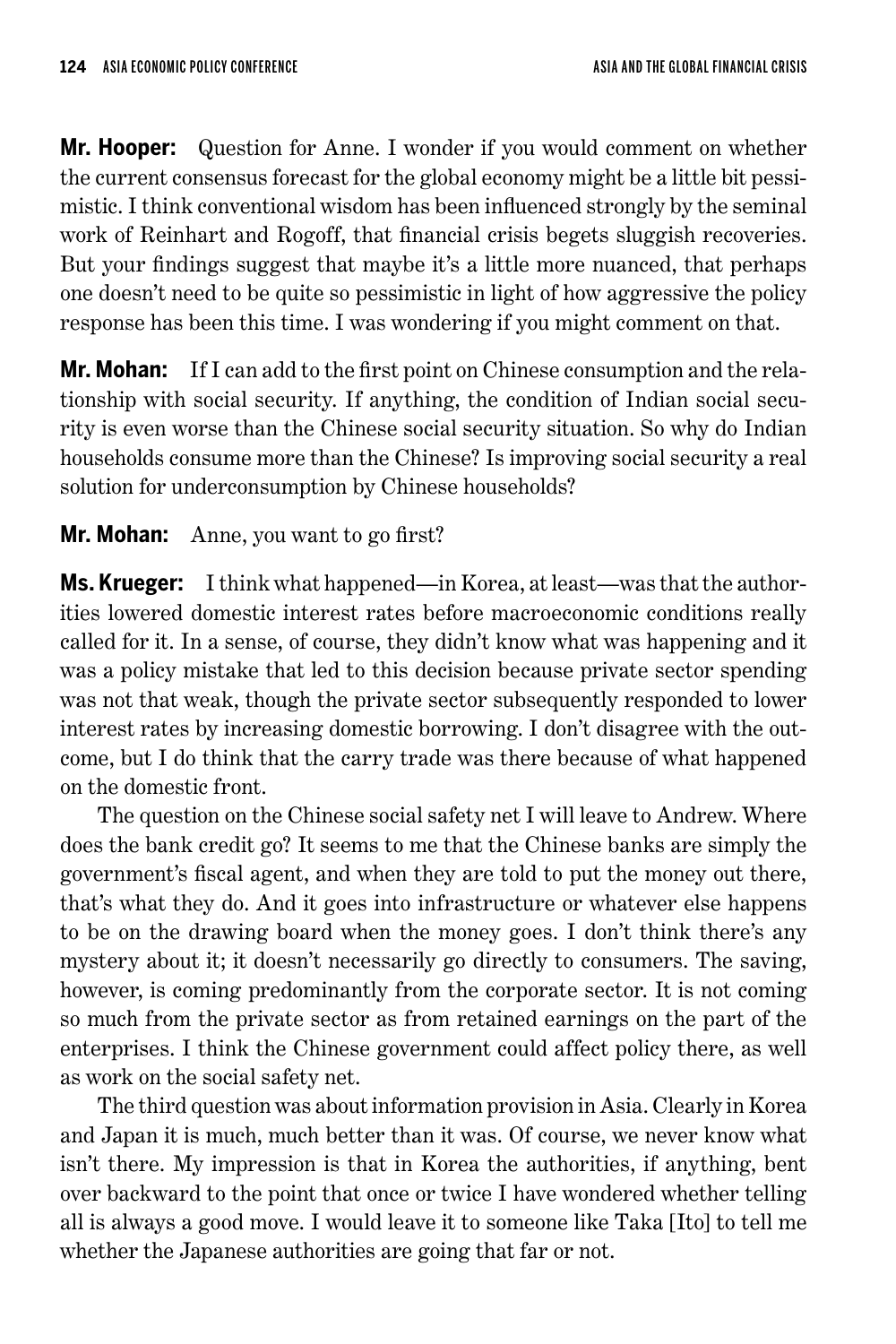For Latvia, Hungary, and other Eastern European countries, the numbers on the extent to which households were taking up mortgages in Swiss francs and Swedish krona and others are truly astonishing. And in Latvia, something like 80 percent of GDP was held by households as mortgage debt in foreign currency, which means that for Latvia a big change in the exchange rate wipes out the household sector, but failing to change it wipes out the business sector, so they are really caught. So far they have tried to manage it by cutting wages 20 percent almost across the board and otherwise trying to get the price level down. Obviously they've now said that isn't enough so they're going for a second round. I think the political scientists need to tell us if that's doable or not. The big problem is that they're caught on both sides. The same in Hungary, the same in some other Eastern European countries. This buildup of foreign debt was definitely a variant of the carry trade because there was higher inflation in the Eastern European countries, their domestic interest rates were high, their exchange rate was fixed, and so households figured they should borrow in foreign exchange, which is a perfectly sensible response. Something like 60 percent of Austrian mortgages are in Swiss francs; the numbers are really huge but that's what was allowed to happen.

Are the consensus forecasts too pessimistic? I've been wanting to see what the forecasts were before the end of 1996 for the East Asian economies and then again at the beginning of the current crisis. Certainly in the previous crisis in Korea all forecasts were incredibly pessimistic relative to what actually happened. In Thailand, the forecasts were somewhat more favorable. The one country where the forecasts were not so pessimistic was Indonesia, which had a large political element to it. I haven't seen systematic documentation on this, but I believe the forecasts at that time were on the pessimistic side in all cases but Indonesia.

#### **Mr. Mohan:** Andrew Sheng.

**Mr. Sheng:** Thank you for the questions on China. I first want to give a caveat. Even though I've studied it, I don't consider myself an expert on the Chinese economy. I have some understanding of the banking system, so the views expressed here are all my own. On Lyric's question about the spending, and the apparent anomaly that Rakesh mentioned between Indian and Chinese household saving rates, my impression is that Chinese household expenditures actually are not low. I don't understand why it doesn't get picked up in the data. My sense is that the data reported on the investment side have a consumption element to them, but I can't say for sure. But there are several important trends to understand about the Chinese economy.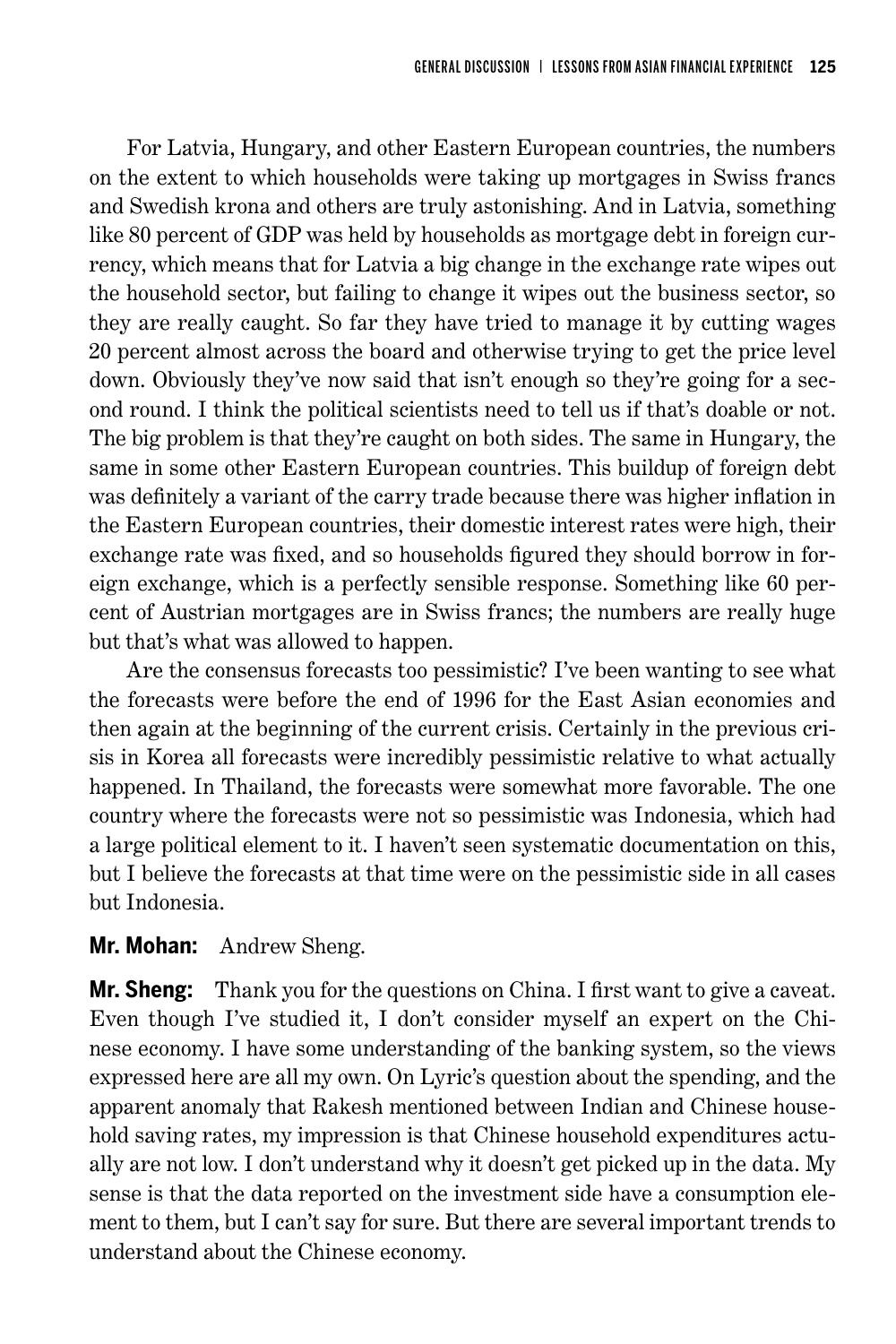The first one is demographics. The Chinese demographic pattern is actually very similar to Japan in the late 1960s and early 1970s, when Japan was growing nearly 8 to 10 percent, and then there was a sharp falloff. China's one-child policy implies a roughly 10- to 15-year window in which there is a demographic endowment because the population is young and household saving levels are very, very high. When China opened up and Chinese enterprises engaged in exporting like the rest of Asia, there was a surge in productivity gains and the corporate saving rate went up as well. This is clearly an issue.

The second major trend is the massive urbanization going on in China. There's a massive shift from rural areas towards urban areas, which means that the pressure on the infrastructure in the cities is huge, and that's why massive public investment is needed. Even considering what appeared to be excessive building, for example in Pudong and Shanghai in the mid-1990s, we see today that there's just not enough supply relative to the demand. So what appears to be overinvestment in infrastructure, in fact because of urbanization has actually created its own demand. So the predictions of large nonperforming loans may not come true.

The social safety net is an area that must be addressed, and the Chinese government is addressing this very seriously. It will take time, there's no doubt. You're actually talking of a massive change in the social security system as well as the equivalent of Medicare health-care reform. Over the last 10 to 15 years, rural health care has not gotten as much attention as I think it deserves, so the Chinese government is pouring a lot of money, particularly through the \$4 trillion stimulus package, into the rural areas. After the Golden Week holidays in October (2008), spending has gone up a lot. So I think this shift towards domestic consumption is increasing.

On the question about data in Asia, the overall transparency of Asian statistics has improved quite a lot, but what I still consider to be a major failing is the lack of implementation of UN SNA standards on flow of funds and balance sheet data, particularly balance sheet data on corporate leverage and local government leverage, as well as real estate data—they are just not available. And if we look at what we mean by macroprudential problems, it really means that the balance sheet numbers don't add up. They don't make sense. And if they don't make sense, it's very likely you've got a huge problem sitting in your hands. Thus, it's very important for statistics departments within Asia to improve the quality of data they collect. I agree with Taka in that I'm surprised that certain parts of Europe repeated the Asian double mismatch before the 1997–98 crisis when currency and maturity mismatches were widespread. Anybody who saw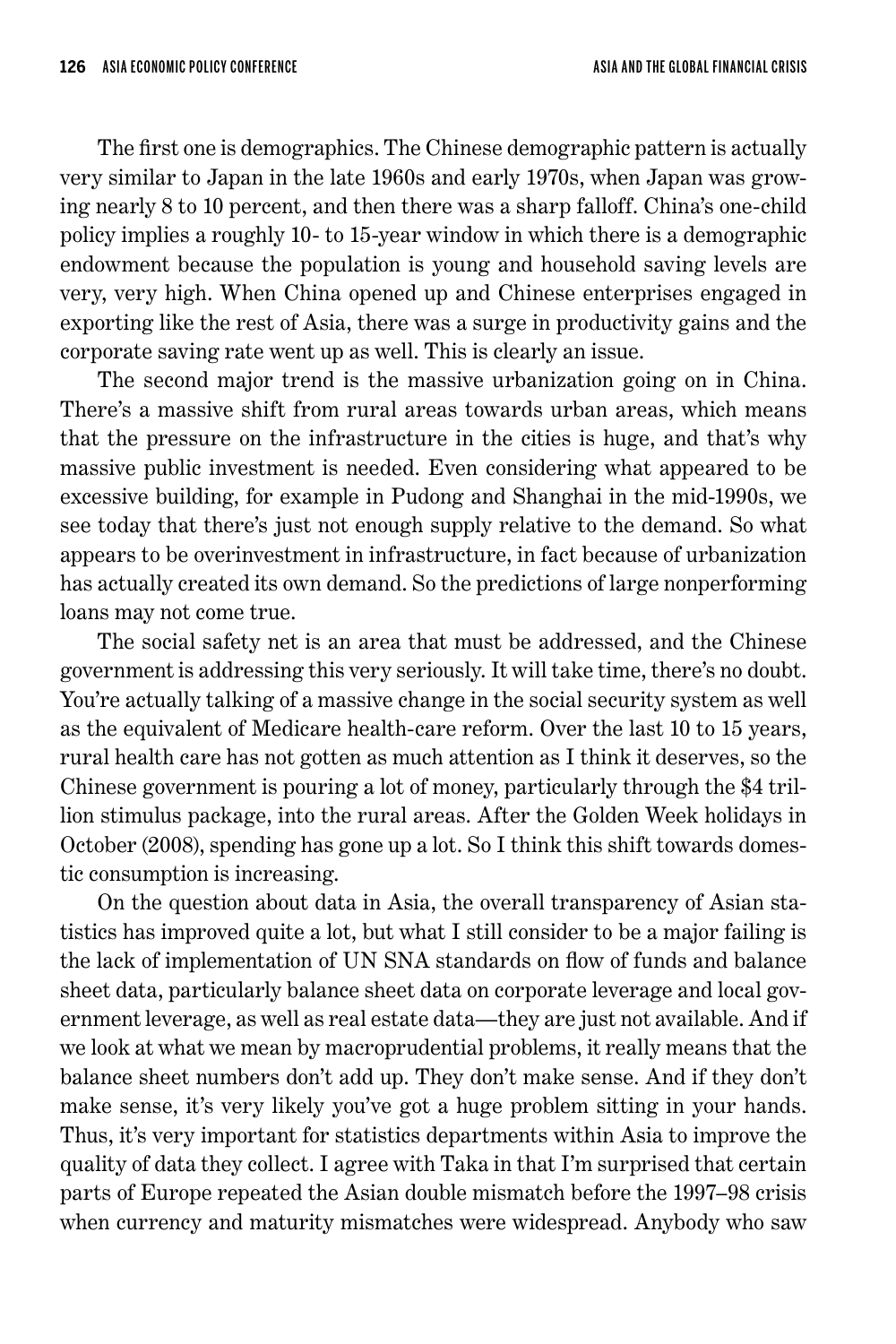that Asian crisis should know that foreign currency borrowing to speculate in domestic markets is asking for trouble.

**Mr. Heng:** I would just like to share a comment and then a question for both Professor Krueger and Andrew. My comment is that, when you look at the transmission of the current financial crisis, the most significant channel of transmission to Asia was not through the financial sector, but rather the real sector. This very significant fact needs further study, which I think Morris Goldstein and Daniel Xie's paper helps provide.

Let me just share two other bits which I think may be useful. One concerns the psychology of policymakers as well as bankers after the Asian crisis. Bear in mind there were two very significant events in Asia over this period. One was the 2001 IT (information technology) downturn, which affected quite a number of Asian economies. The other one was the 2003 SARs outbreak, which had a very big impact on the more open economies in the region. As a result of that, both regulators and bankers acted quite conservatively. The other point is that the structure of finance in Asia has been very conservative and very plain vanilla. There was none of the complex stuff and most of it was oriented towards real economy development, growth, exports, and so on. However, this has the implication that you are more likely to get funding if you are an exporter with a known strategy than if you're a domestic SME or an entrepreneur thinking of doing something new. In that context, I agree with Professor Krueger's comment that in Asia the discussion ought not to be about regulations per se, but about development and innovation in the financial system to support growth.

And my question is, in the context of our earlier discussion about rebalancing growth and a new growth strategy, what sort of changes do Professor Krueger and Andrew think are needed in the financial sector in Asia to support a new growth strategy?

#### **Mr. Mohan:** Jacob Frenkel.

**Mr. Frenkel:** My comment is stimulated by Andrew's remarks. You spoke about the role of demography. You spoke about increasing urbanization in China, and indeed, the way I see it, there was a political decision to engage in massive urbanization. To sustain it, the Chinese authorities had to provide employment to the migrants. To provide employment, they had to be engaged in the production process. Hence, output grew. Without domestic demand to sustain it, you have to rely on exports. Therefore, as long as there is no domestic demand, and as long as the decision to pursue greater urbanization continues, you will need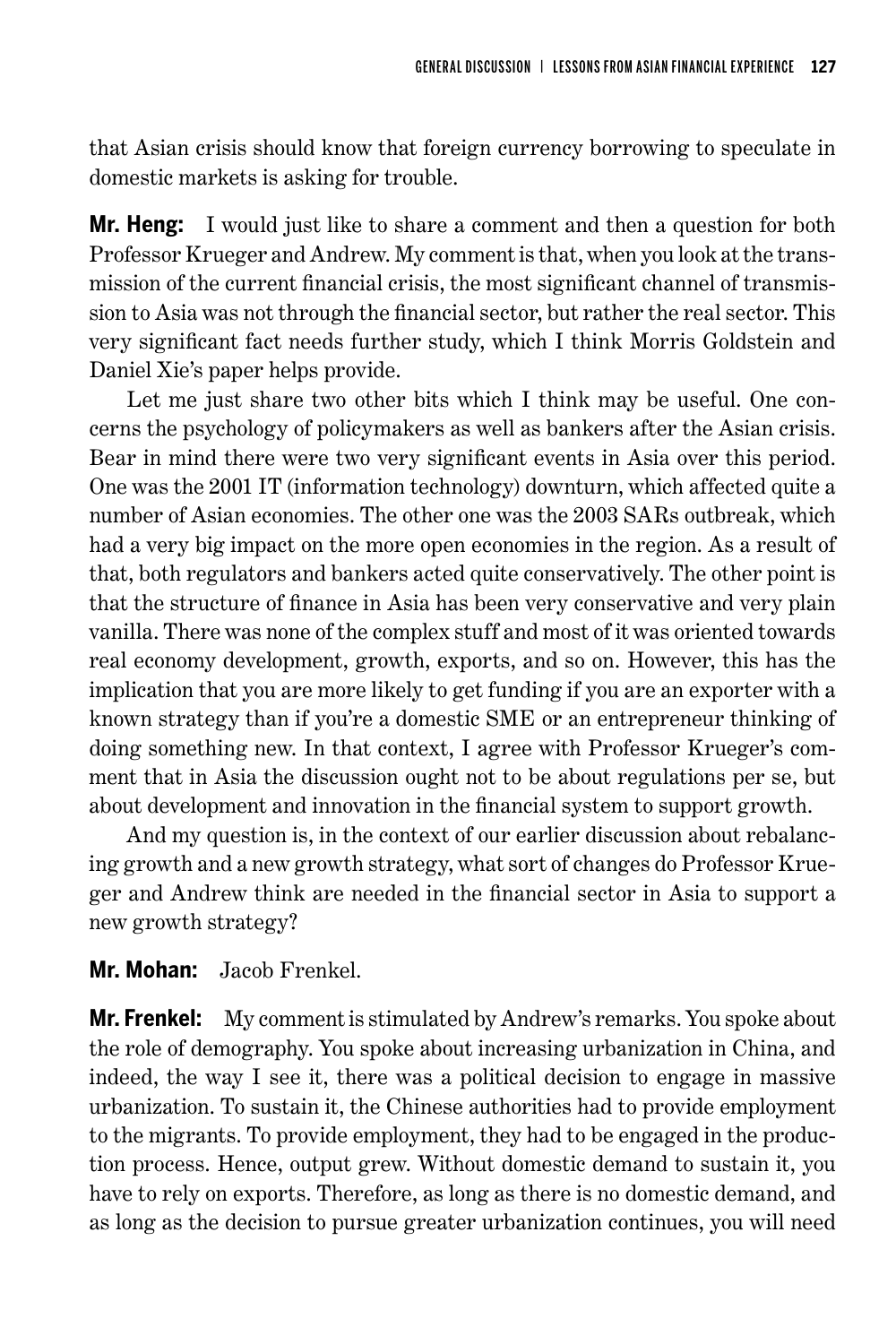to continue to rely on exports, which explains the reluctance of the Chinese authorities to appreciate the currency. To get out of this loop requires a strategy of increasing domestic demand, but that likely involves a very long process, as you just said. One way to shorten the process and reduce domestic savings and increase domestic demand is to focus more on the corporate sector. Much of the savings in China, as well as elsewhere in Asia, comes from corporations that do not distribute dividends. Taxing these savings could encourage greater distribution of dividends.

Let me make one more point about the demographics. Indeed, China has an aging society, and in fact I saw a demographic projection that between now and the year 2030 there will be about 150 million more Chinese, but all of them will be concentrated in the age 55 cohort. If you want to have more friends around you, you'd better be 55 and above. The other cohorts literally shrink. This situation differs greatly from that in India. In India, you will have probably 300 million additional people but with attractive growth in younger age cohorts.

**Mr. Mohan:** Thank you. I'm afraid time is up for questions. Anne, would you like to go first?

**Ms. Krueger:** I think much of it was directed towards Andrew. What changes are needed to support Asian growth going forward? I think we've already talked about shifting more toward domestic demand, avoiding more protection and lowering barriers for domestic economic activities. At least there, I think, it really is a bit country-specific. In Japan, quite clearly, there are a lot of things one could do by way of changing land regulation. In India as well land use regulations are important, where regulations on retail and protecting the "ma and pa" stores have clearly held up any productivity growth in those sectors. In other countries, it is important for politicians to interfere less than they otherwise would by getting in and throwing a lot of sand into the system. For sectors where there isn't much foreign competition, it's easier to maintain archaic regulations that thwart productivity growth and change. I think that for each Asian country it will be incumbent to begin looking more closely at some of the things that have been holding up growth within their domestic markets.

Let me just make one comment on the one-child policy and what it's done. I agree its main purpose is demographic, but I wonder: If people know that they've got one child and only one child to support them in their old age, the motive to save is likely a lot stronger than it was in traditional society. It seems to me that we have underestimated this effect on saving. Quite clearly the motive for health-care saving is incredibly strong at the current time as well.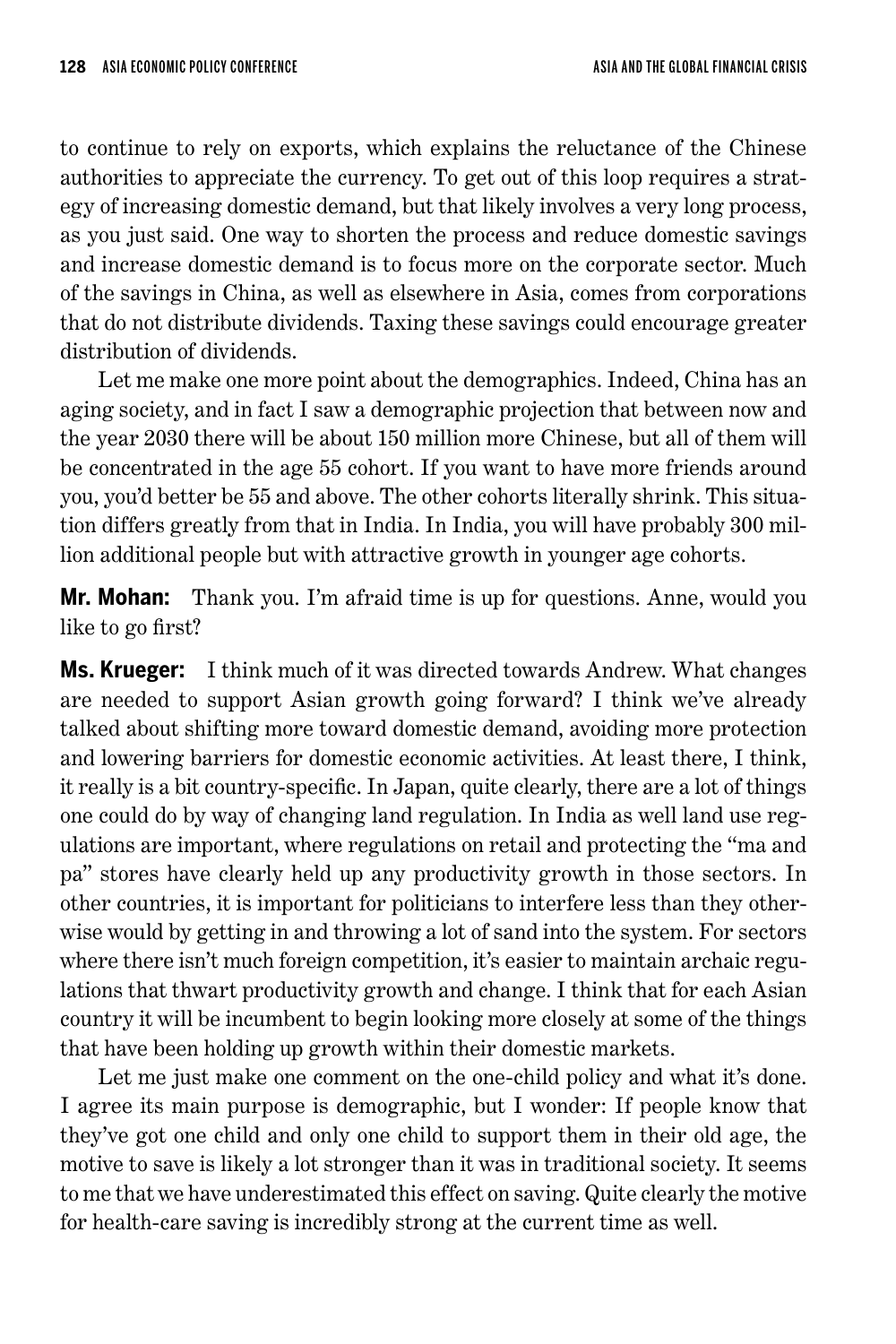**Mr. Mohan:** Let me just add to the observation you made when you were giving your discussion comments about the deleveraging of the corporate sector that took place in Asia after the Asian crisis. Is there an analogy between that development and the deleveraging of the financial sector that is happening now in Europe and the United States? Does this shed any light on current proposals for increasing bank capital ratios and so on?

**Mr. Sheng:** Well, I think that Asian capital adequacy ratios currently are actually fairly okay because most of it is core capital, whereas, if I understand it correctly, the problem with the Western banking system is that the core capital—tier one— is actually relatively small, while tier two capital is fairly large. Although I'm entering into a very controversial area, there is not just an issue about appropriate capital ratios. There's also the issue of the quality of the provisions against nonperforming loans. Of course, if you don't have enough provisions you're wiped out. But I think the lesson of the Asian crisis was that a lot of banks looked as if they had enough capital, but the provisions were clearly inadequate. This time round, I think everybody has gotten a little bit smarter, so Asia didn't suffer so much through the financial channel. And I agree with Heng Swee Keat, this time around the transmission channel was primarily on the real sector side. The crisis that Asia is facing at the moment was amplified by the Asian global supply chain; that supply chain was designed to supply goods to both Europe and America, but suddenly exports fell somewhere between 25 to 50 percent. So it's very clear that there was no decoupling, though the degree of linkage varied. The countries that had very large domestic markets did not suffer as much as those countries that were relatively small, such as Hong Kong, Singapore, and others who could only export, whereas Indonesia and China could switch to domestic production. The simplest example I found was a suit manufacturer; he said he was not suffering because he could switch very rapidly to domestic production, since all Chinese in the rural areas need to buy a suit when they get married. The manufacturer sold a cheaper version and could compensate somewhat, though not completely, against his export losses.

On the regulation point by Heng Swee Keat, I think, there is a major question facing Asian financial institutions of what business model to follow. At one time they all wanted to be another Citibank, but now they realize that the universal banking models have some complications. So they are beginning to rethink the relative merits of the investment banking model. Very clearly Asian regulators are now thinking about financial innovation, not in the context of increasing leverage, but rather in terms of how better to serve the real sector.